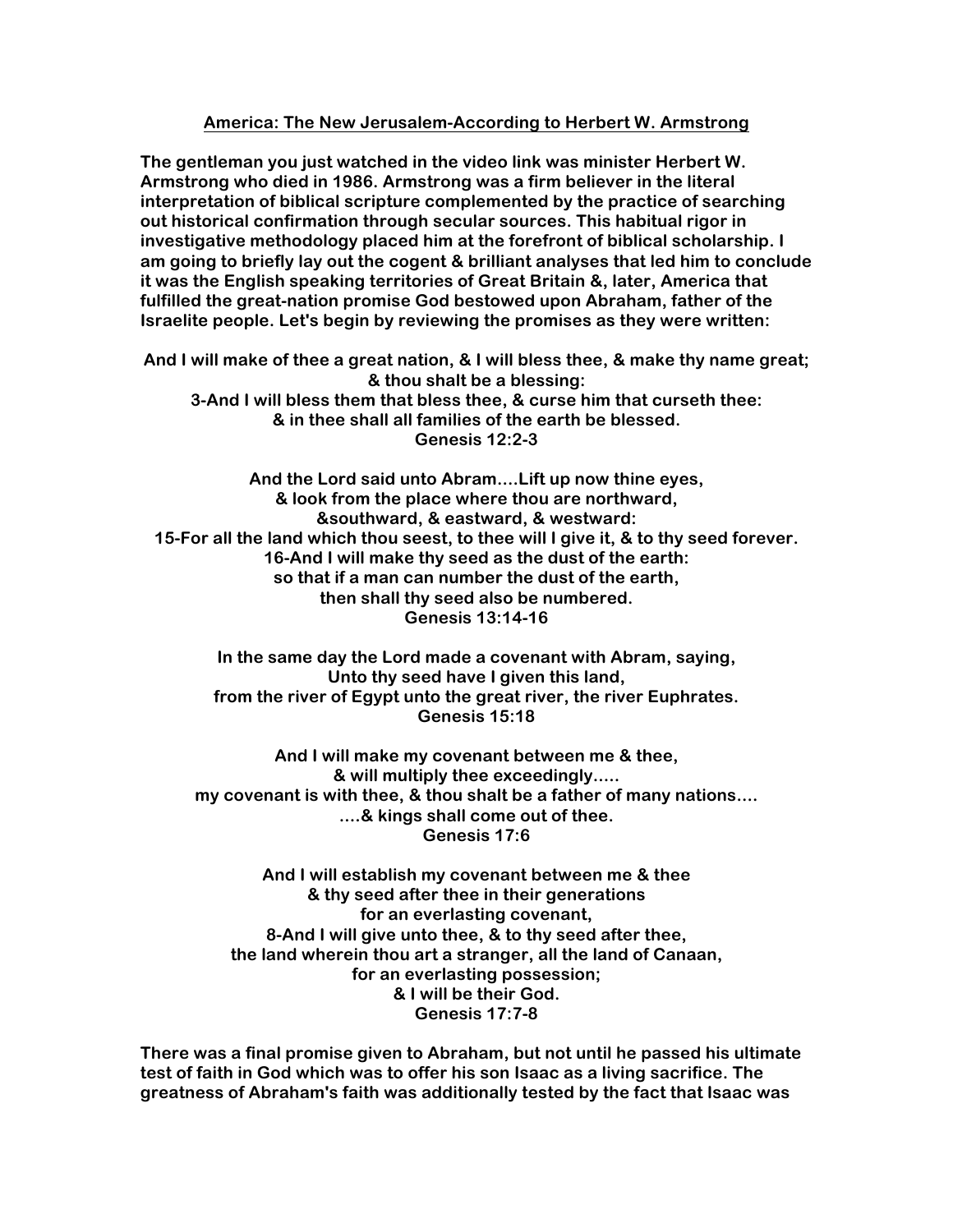**Abraham's only child of promise. Fortunately, as most of you know, in the very the moment Abraham raised his knife to complete the sacrificial act an angel of the Lord prevented him & instead bestowed the following blessing:**

> **....in blessing I will bless thee, & in multiplying I will multiply thy seed as the stars of the heaven, & as the sand which is upon the sea shore; & thy seed shall possess the gate of his enemies; 18-And in thy seed shall all the nations of the earth be blessed; Genesis 22:17-18**

**Interestingly, in most future biblical events whenever God gave a blessing he also gave a curse-a blessing if the recipient remained a faithful servant & a curse for betrayal. In the case of Abraham, however, after passing a life-long series of admittedly horrendous tests, God provides a final blessing that was wholly UNCONDITIONAL. It was a promise meant to be kept regardless of the comportment of future generations. One of these unfettered promises was: '...in thy seed shall ALL the nations of the earth be blessed.' Truly, the only people that could possibly account for having blessed 'all the nations (or families) of the earth' would have to have been the predominantly Anglo-Saxon race of Great Britain that migrated to the New World & ultimately established the constitutional ideology of the United States of America, what we proudly refer to as the 'Great Experiment'.**

> **America=I Am Care Give me your tired, your poor, Your huddled masses yearning to breathe free, The wretched refuse of your teeming shore. Send these, the homeless, tempest-tossed, to me: I lift my lamp beside the golden door....**

**Abraham was the first father of the Israelite nation & the nation of Israel was God's first family on the earth. Therefore, the blessings bestowed upon him by God constitute a first-born birthright given to Abraham & his lineage. These were the words God told Moses to speak to Pharoah:**

> **....Thus saith the LORD, Israel is my son, even my firstborn: 23-And I say unto thee, Let my son go, that he may serve me: & if thou refuse to let him go, behold, I will slay thy son, even thy firstborn. Exodus 4:22-23.**

**However, Abraham also received a priestly blessing. In the book of Genesis there is a brief description of an encounter with Melchizedek, High Priest & King of Salem. ('Salem' was an early name for Jerusalem.) They met as Abraham was returning home from having won a critical military battle. While at first glance the**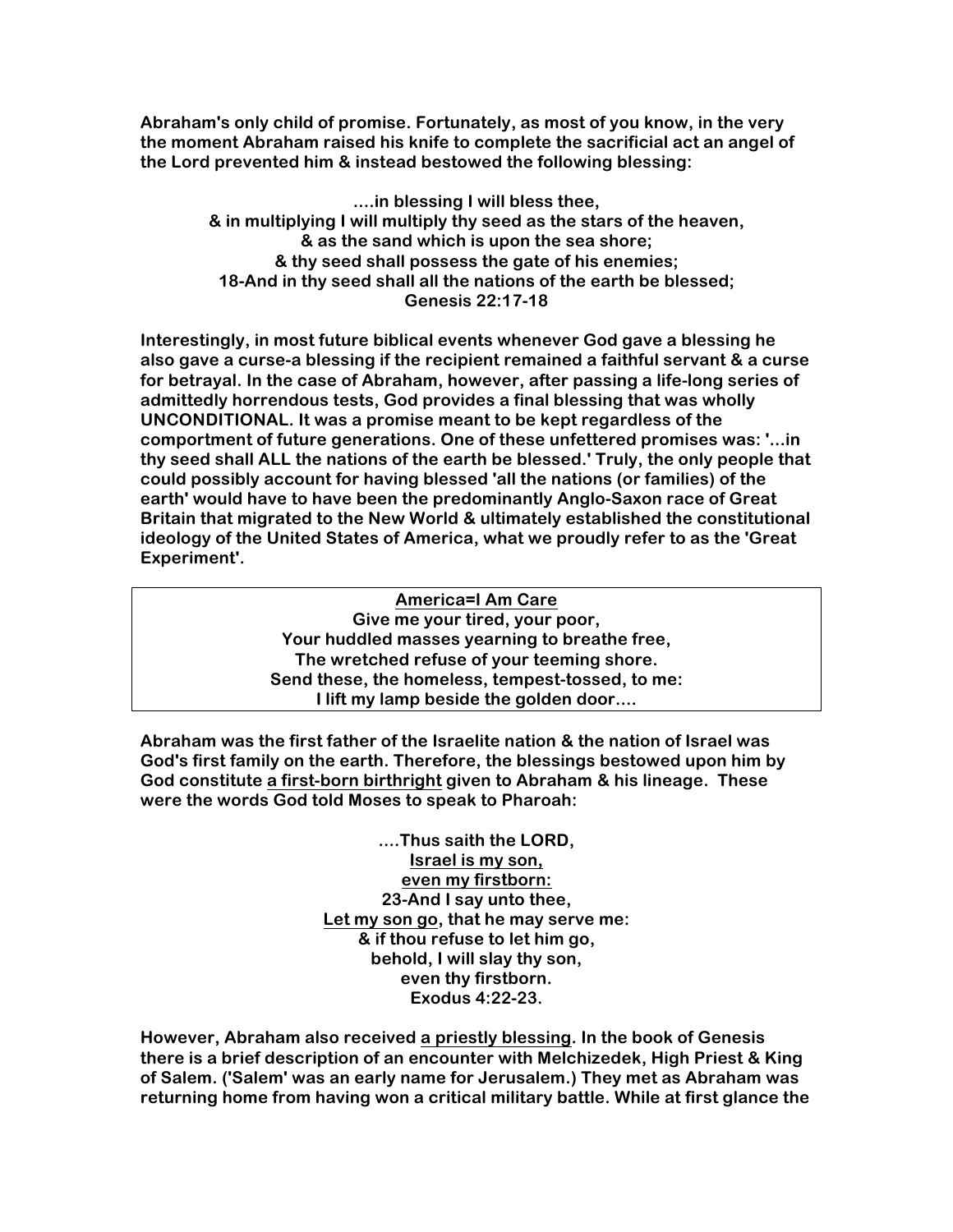**event appears to be of little scriptural importance, it was in fact a critical prefamilial initiation for the coming of the Messiah.** 

**And Melchizedek king of Salem brought forth bread & wine: And he was the priest of the most high God. 19-And he blessed him, & said, Blessed be Abram of the most high God,possessor of heaven & earth: 20-And blessed be the most high God, which hath delivered thine enemies into thy hand. And he (Abraham) gave him tithes of all. Genesis 14:18-20** 

**No further Biblical information is provided on the matter until centuries later when David wrote prophetically about Christ in the Psalms: The Lord has sworn, & will not repent: 'Thou art a priest for ever after the order of Melchizedek.' Psalm 110:4**

**How do we know David was in fact speaking about Christ? It is because the apostle Paul clarifies the issue extensively in his letter to the Hebrews. What we learn is that Melchizedek gave Abraham & his lineage the divine 'scepter', meaning an eternal kingship line. If you haven't familiarized yourself with this biblical topic, I strongly encourage you to do so. For now let's examine the generational pathways taken by both of these divine blessings.** 

**Abraham begat Isaac who in turn begat Jacob (the younger) & Esau (the elder). Esau being in the eldest son was in first position to receive both Abraham's birthright from God & the Melchizedek's blessing. However, Esau foolishly sold his birthright to Jacob for a bowl of soup after returning from a hunting expedition. Moreover, years later, Jacob used illicit means to also rob Esau of the priestly blessing. (These events have established a generational feud that continues to this day that I will address shortly.) Jacob went on to father 12 sons. However, one of the sons, Joseph, was not counted as an individual tribe. Instead, his 2 children, Manasseh & Ephraim were included in the count, bringing the total to 13 tribes.**

## **Path of the Blessing:**

**The kingship inheritance given by Melchizedek to Abraham passed through the bloodline of Jacob's son Judah. Generations forward, David, from the Judean lineage became king of Israel. It was through the Davidic line that the sceptre was passed 700 years later to Christ. Today the Messiah is called our High Priest-King in the order of Melchizedek. (For more information on this topic please refer to The Messiah's Lineage in Letters2.)** 

**Path of the Birthright:** 

**God's promised blessings to Abraham that were passed down to Jacob & then on to Jacob's grandson, Ephraim, who was the son of Joseph.**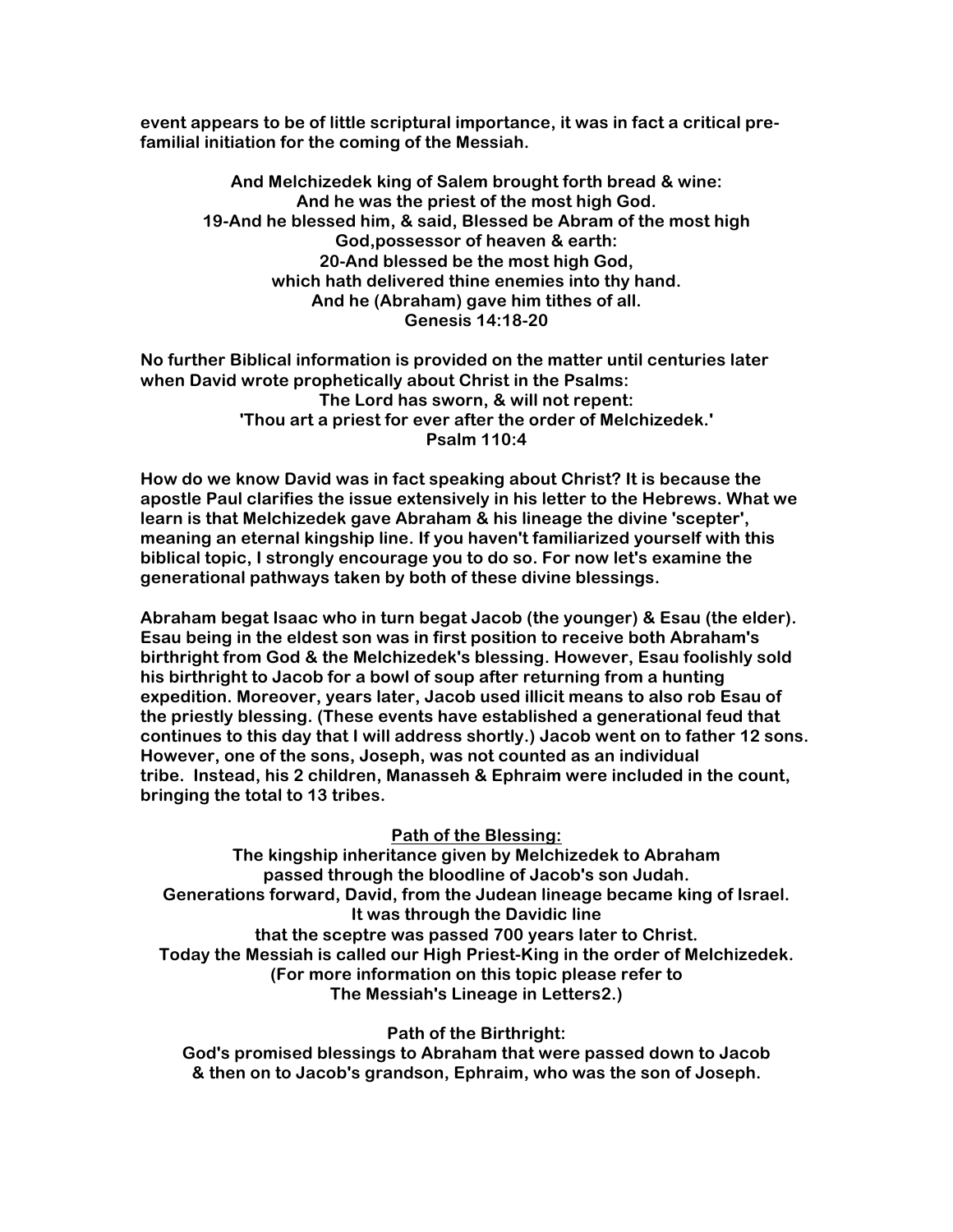## **For Judah prevailed above his brethren, & of him came the chief ruler, but the birthright was Joseph's (Ephraim's). 1Chronicles 5:2**

- **1478: The Spanish Inquisition is established, empowering the Roman Catholic church to torture & crucify those suspected of heretical behavior. 'Heretics' included anyone having in possession copies of biblical text as well as those who practiced a 7th day Sabbath. This grave period of human misery continued until the early 1800's. Hundreds of thousands courageous, God-fearing people were tortured & killed for their faith.**
- **1600's: European colonists, mostly from England, migrated to the New World. Many Christian Reformationists & Jews escaping religious persecution under Roman Catholic hegemony were among them.**
- **1770's: 13 British colonies were fully established.**
- **2013: With the exception of Israel, the United States continues have the most vibrant religious culture on the planet. We've sent more missionaries around the globe to spread the gospel than any other nation.**
- **Jacob and his sons re-locate from Caanan to Goshen outside of Egypt during a famine.**
- **Jacob's lineage increases dramatically in size & abundance over the years.**
- **A new pharaoh is intimidated by the growth of Jacob's numbers & decides to enslave the Hebrew population, forcing them to work on the building of his cities.**
- **430 years after Jacob's relocation to Egypt God rescues the Hebrews from their captivity.**
- **A system of judges (the Sanhedrin) is established by their leader, Moses, to handle disputes.40 years later the Hebrews begin to battle for the land God gave them in Caanan.**
- **About 500 years after leaving Egypt the people demand a king in place of the Sanhedrin.**
- **The first king is appointed, Saul, from the tribe of Benjamin.**
- **Saul disobeys God's instructions & loses his crown. David, from the tribe of Judah becomes king & wins God's favor.**
- **God promises David that the eternal kingship would pass through his seed. Solomon, David's son, becomes king & builds God's temple.**
- **Upon completion of the temple God gives Solomon a blessing & a curse.**
- **Solomon disobeys God by marrying 700 'strange' women & worshipping their gods. He, therefore, incurs God's curse.**
- **God promises to rend the kingdom from Solomon's son Rehoboam, with the exception of one tribe, the tribe of Judah.**
- **When Rehoboam becomes king God has his prophet ordain a rival king, Jeroboam, from the tribe of Ephraim.**
- **Jeroboam travels north of Judea with 10 tribes of Israel & establishes a new capital city in Shekam, later moved to Samaria.**
- **Jeroboam is fearful that his newly established kingdom will weaken if his people are tempted to return to Jerusalem in order to to honor God's holy days. His solution is to build 2 golden calves for the people to worship instead.**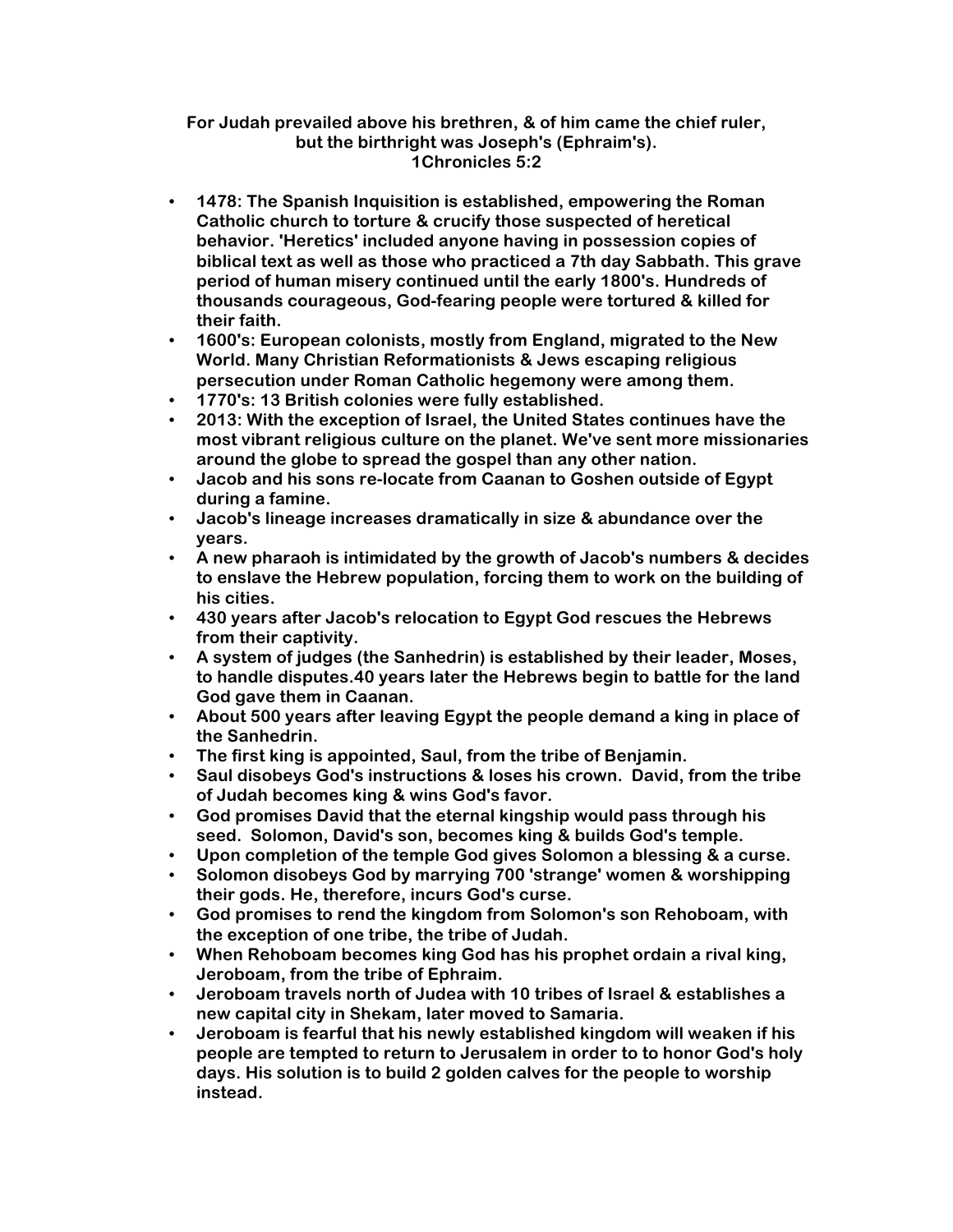- **God tolerates the pagan practices of the Northern tribes for about 2 centuries.**
- **God allows the Assyrian Empire (modern day Germany) to invade 10 northern tribes of Samaria, disseminating the Israelite culture by scattering them throughout the vast empire. The Israelite dispersion & loss of identity is called the diaspora. The 10 Northern tribes NEVER returned to Israel.**
- **About 120 years after the Assyrians invaded Samaria, King Nebuchadrezzar of Babylon invades Jerusalem. All Judean nobility, including the male children of their king, Zedekiah, are killed & Zedekiah himself dies a blinded Babylonian prisoner. Those Jews Nebuchadrezzar does not kill are taken in chains to Babylon where they remain for 70 years.**
- **Close to the end of the 70 year captivity the Medo-Persians invade & conquer Babylonia.**
- **The Medo-Persians are kind to the Judean people & permit some of them to return to Jerusalem to rebuild the temple that had been burned during Nebuchadrezzar's attack. Thus, while many remained assimilated throughout the Medo-Persian Empire, a small segment (10%) of the tribe of Judah was able to return to Jerusalem & preserve its identity & heritage. These are the people we call Jews today.**

## **What follows is a more detailed outline of just how the great-nation blessing was relocated from Jerusalem to America:**

**At this point it's necessary to review the promise God gave to King David concerning the eternal scepter.**

•

**And thine house & thy kingdom shall be established forever before thee: thy throne shall be established forever. 2Samuel 7:16** 

**I have made a covenant with my chosen, I have sworn unto David my servant, Thy seed will I establish forever, & build up thy throne to ALL generations. Psalm 89:3-4** 

**For thus said the Lord; If ye can break my covenant of the day & my covenant of the night, & that there should not be day & night, & that there should not be day & night in their season; 21-Then may also my covenant be broken with David my servant, that he should not have a son to reign upon his throne.... Jeremiah 33:20-21** 

**What Dr. Armstrong focused on when investigating the Israelite migratory patterns was the fact that God promised David He would establish his throne to ALL generations. Armstrong examined the scriptures never doubting that they provided that God meant what He said-that the Davidic kingship line would be unbroken in any given generation. But how was this possible given the fact that**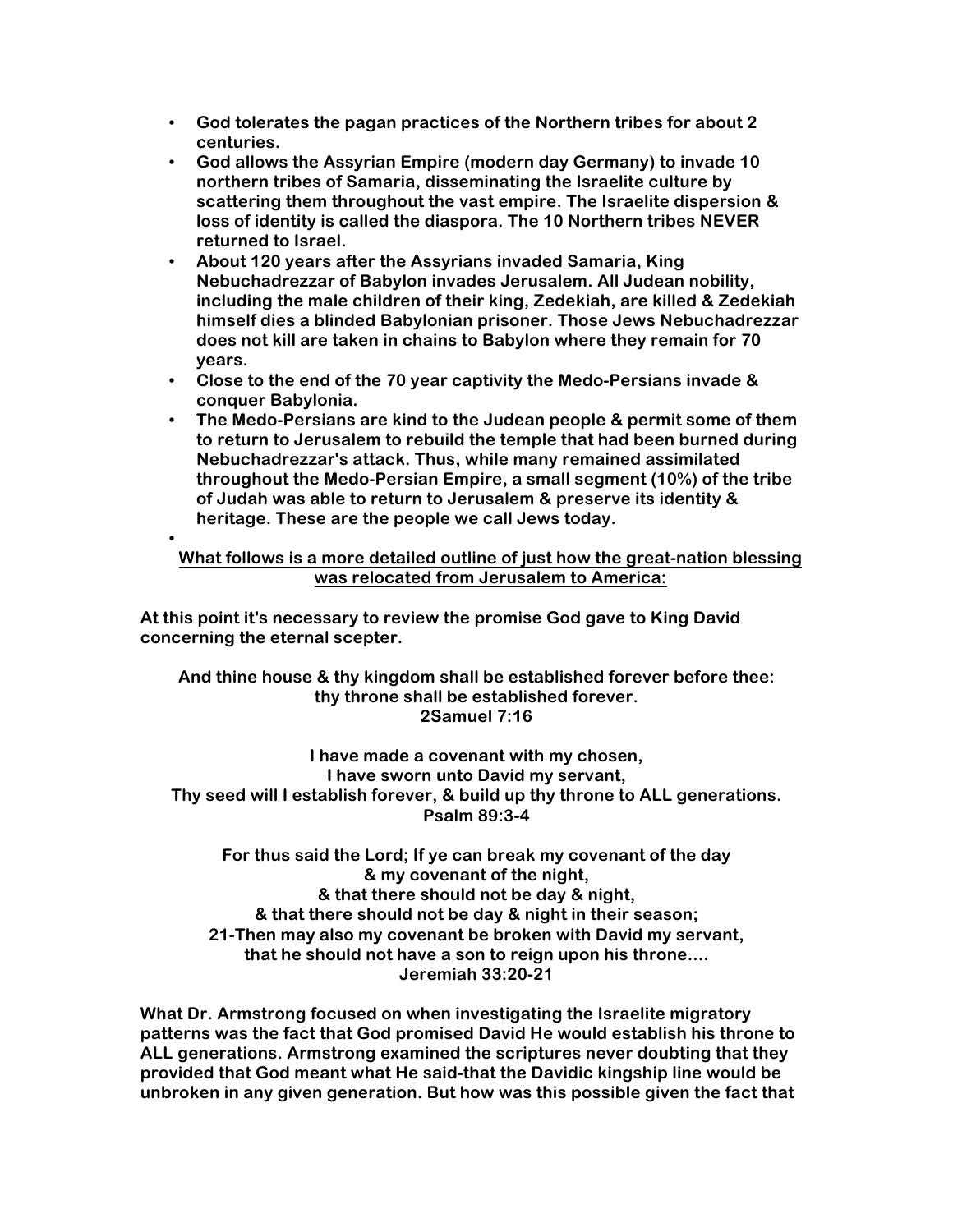**Zedekiah died in chains & that all of his sons were slaughtered? He found the answer in the book of Jeremiah.**

**Jeremiah was a prophet enlisted by God to warn Judah that Jerusalem would be brutally invaded if they failed to repent of their sins. Needless to say, Jerusalem did not repent & the invasion went forward. However, Jeremiah's commission was broader than that of mere watchman.** 

**Then the Lord put forth his hand, & touched my mouth. And the Lord said unto me, Behold, I have put my words in thy mouth. 10-See, I have this day set thee over the nations & over the kingdoms, to root out, & to pull down, & to destroy, & to throw down, to build, & to plant. Jeremiah 1:9-10** 

**Most theologians accept that the kingship line of Judah ended with the Babylonian conquest & will resume with the2nd coming of Christ. As we see, however, this interpretation does not justify the commission of Jeremiah. Certainly God had ordained the invasion prior to Jeremiah's enlistment. Still, God told him that he would be 'set over nations & kingdoms' (plural) & would 'root out, pull down, destroy, throw down, build & plant'. Evidently, Jeremiah's greatest role followed the invasion. He was authorized to preserve the kingship line in an alternate location. But how & is it documented? For the sake of efficiency I will bullet Armstrong's reasoning.**

- **The Judean kingship had passed to King David from Judah through his son Pharez.**
- **Pharez had a twin brother, Zarah.**
- **The descendants of Zarah had allied themselves with the 10 tribes that had defected from Jerusalem to Samaria under the kingship of Reoboam. They too were carried away during the Assyrian invasion of Samaria. Through historical investigation, Armstrong found that many of these descendants of Zarah had at some point relocated to the British Isles, some even prior to the invasion of Samaria, & had assumed positions of leadership. Nevertheless, God had to keep his promise to David.**
- **While King Zedekiah's sons were killed in the invasion of Jerusalem, his daughters survived. (see Jeremiah 43:5-6).**
- **The solution to maintaining the royal lineage while continuing to fulfill God's promise was for the daughters of Zedekiah to marry male descendants from the line of Zarah. Ancient historical records describe a Hebrew princess, Tea Tephi, who married the Irish prince of Zarah at about 569 BC. His name was Herremon. This Irish Dynasty continued unbroken until it migrated to Scotland & then migrated, yet again, to England. Today Queen Elizabeth ll continues the legacy.**

**The shifting of the kingship line from Jerusalem to Ireland, then Scotland, then again to Great Britain was prophesied in the book of Ezekiel:**

> **Thus said the Lord God; remove the diadem, & take off the crown: this shall not be the same:**